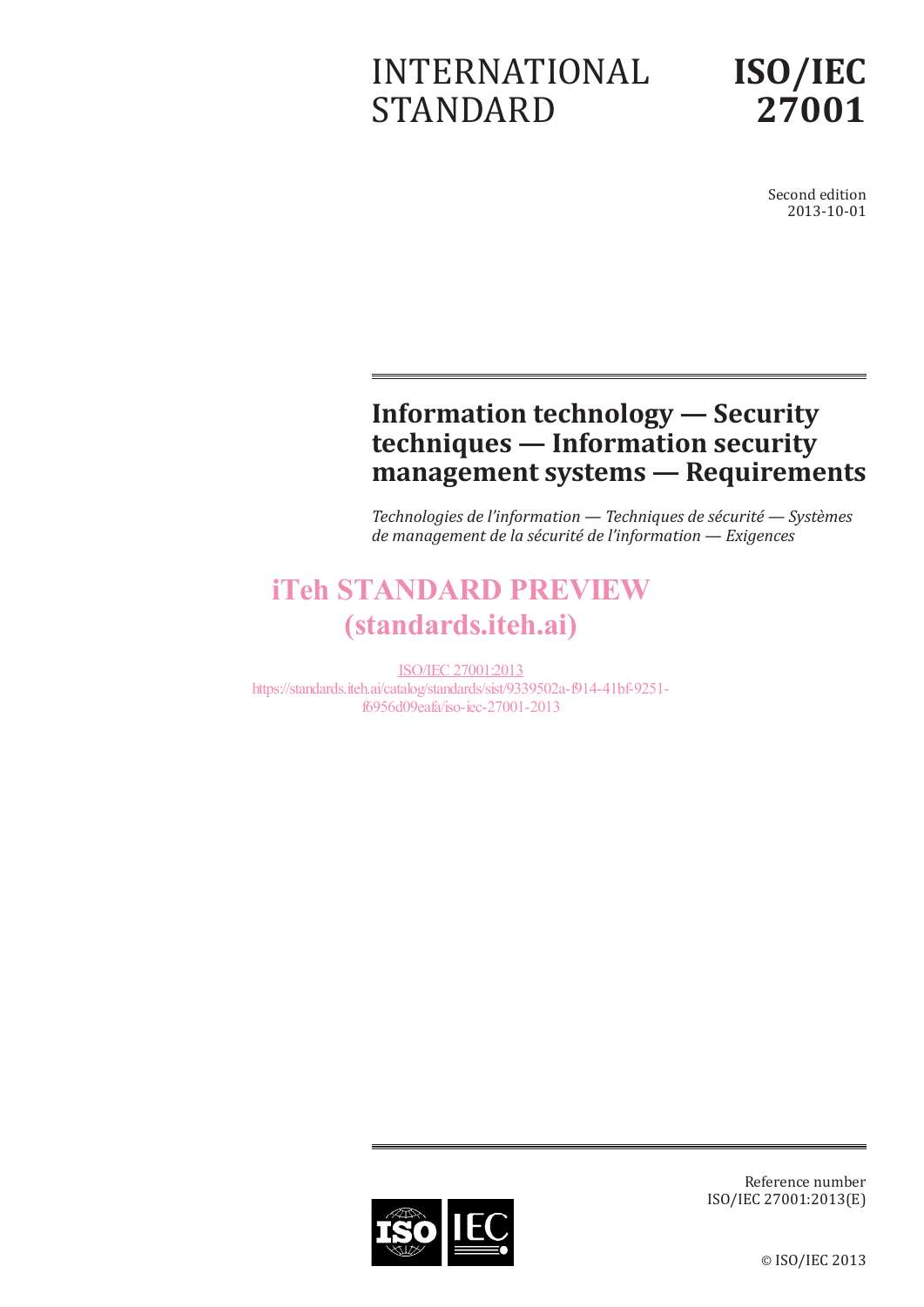# iTeh STANDARD PREVIEW (standards.iteh.ai)

ISO/IEC 27001:2013 https://standards.iteh.ai/catalog/standards/sist/9339502a-f914-41bf-9251 f6956d09eafa/iso-iec-27001-2013



#### © ISO/IEC 2013

All rights reserved. Unless otherwise specified, no part of this publication may be reproduced or utilized otherwise in any form or by any means, electronic or mechanical, including photocopying, or posting on the internet or an intranet, without prior written permission. Permission can be requested from either ISO at the address below or ISO's member body in the country of the requester.

ISO copyright office Case postale 56 • CH-1211 Geneva 20 Tel. + 41 22 749 01 11 Fax + 41 22 749 09 47 E-mail copyright@iso.org Web www.iso.org

Published in Switzerland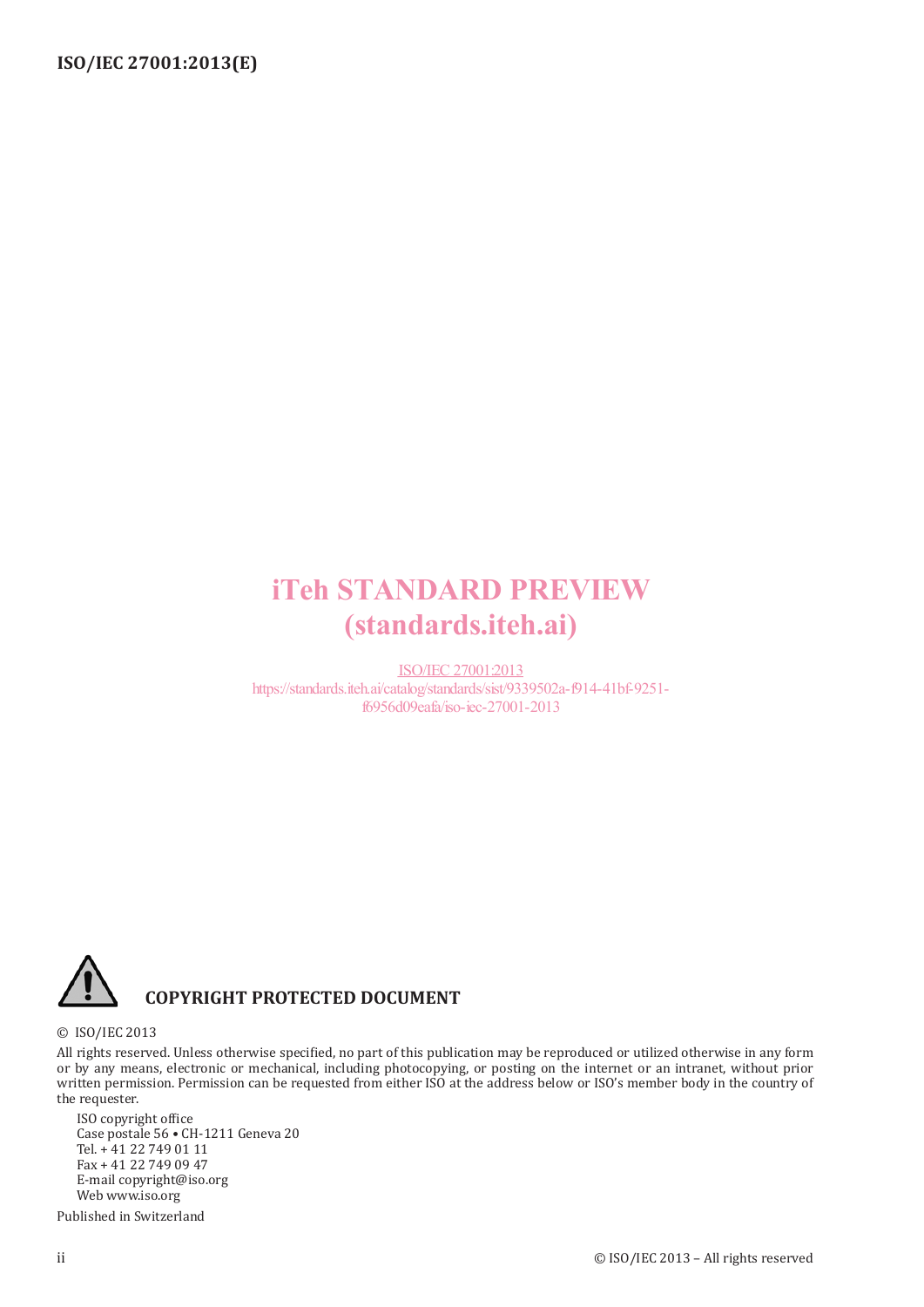# **Contents**

| 0  |                          |                                                                                                                                                                                                                                            |  |
|----|--------------------------|--------------------------------------------------------------------------------------------------------------------------------------------------------------------------------------------------------------------------------------------|--|
| 1  |                          |                                                                                                                                                                                                                                            |  |
| 2  |                          |                                                                                                                                                                                                                                            |  |
| 3  |                          |                                                                                                                                                                                                                                            |  |
| 4  | 4.1<br>4.2<br>4.3<br>4.4 | Context of the organization <b>Exercise Context</b> of the organization <b>and the set of the organization 1</b>                                                                                                                           |  |
| 5  | 5.1<br>5.2<br>5.3        |                                                                                                                                                                                                                                            |  |
| 6  | 6.1<br>6.2               | Planning 3                                                                                                                                                                                                                                 |  |
| 7  | 7.2<br>7.3<br>7.4<br>7.5 | Support<br>7.1 Resources Celi STANDARD PREVIEW 5<br>Competence (standards.itch.ai) 5<br>Communication 50/1602012013<br>Documented information 50/160270012013<br>https://standards.iteh.ai/catalog/standards/sist/9339502a-f914-41bf-9251- |  |
| 8  | 8.1<br>8.2<br>8.3        | Operational planning and control <b>Manual Action</b> 7                                                                                                                                                                                    |  |
| 9  | 9.1<br>9.2<br>9.3        |                                                                                                                                                                                                                                            |  |
| 10 | 10.1<br>10.2             | Improvement 9                                                                                                                                                                                                                              |  |
|    |                          |                                                                                                                                                                                                                                            |  |
|    |                          |                                                                                                                                                                                                                                            |  |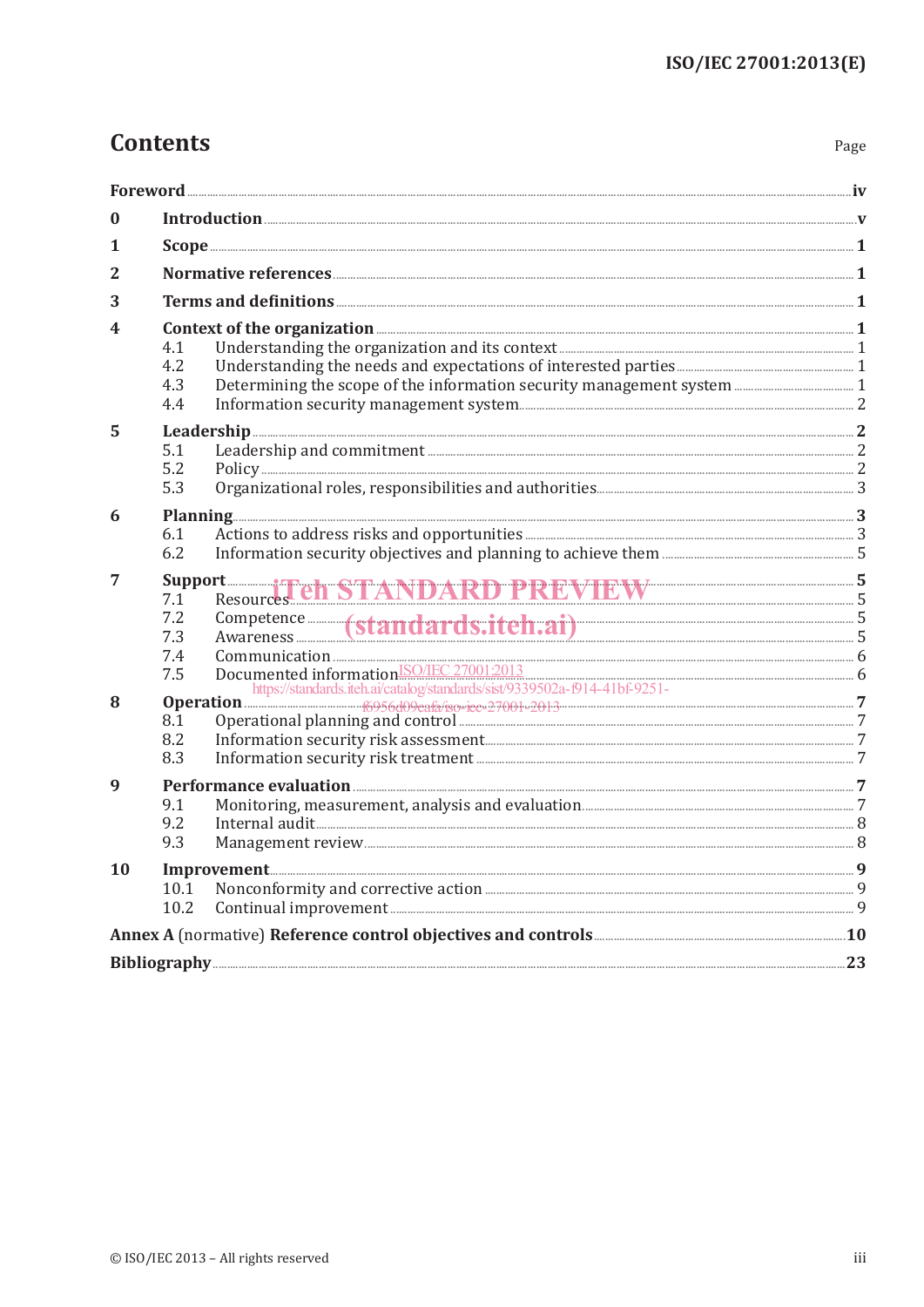### **Foreword**

ISO (the International Organization for Standardization) and IEC (the International Electrotechnical Commission) form the specialized system for worldwide standardization. National bodies that are members of ISO or IEC participate in the development of International Standards through technical committees established by the respective organization to deal with particular fields of technical activity. ISO and IEC technical committees collaborate in fields of mutual interest. Other international organizations, governmental and non-governmental, in liaison with ISO and IEC, also take part in the work. In the field of information technology, ISO and IEC have established a joint technical committee, ISO/IEC JTC 1.

International Standards are drafted in accordance with the rules given in the ISO/IEC Directives, Part 2.

The main task of the joint technical committee is to prepare International Standards. Draft International Standards adopted by the joint technical committee are circulated to national bodies for voting. Publication as an International Standard requires approval by at least 75 % of the national bodies casting a vote.

Attention is drawn to the possibility that some of the elements of this document may be the subject of patent rights. ISO and IEC shall not be held responsible for identifying any or all such patent rights.

ISO/IEC 27001 was prepared by Joint Technical Committee ISO/IEC JTC 1, *Information technology*, Subcommittee SC 27, *IT Security techniques*.

This second edition cancels and replaces the first edition (ISO/IEC 27001:2005), which has been technically revised. technically revised.

### (standards.iteh.ai)

ISO/IEC 27001:2013 https://standards.iteh.ai/catalog/standards/sist/9339502a-f914-41bf-9251 f6956d09eafa/iso-iec-27001-2013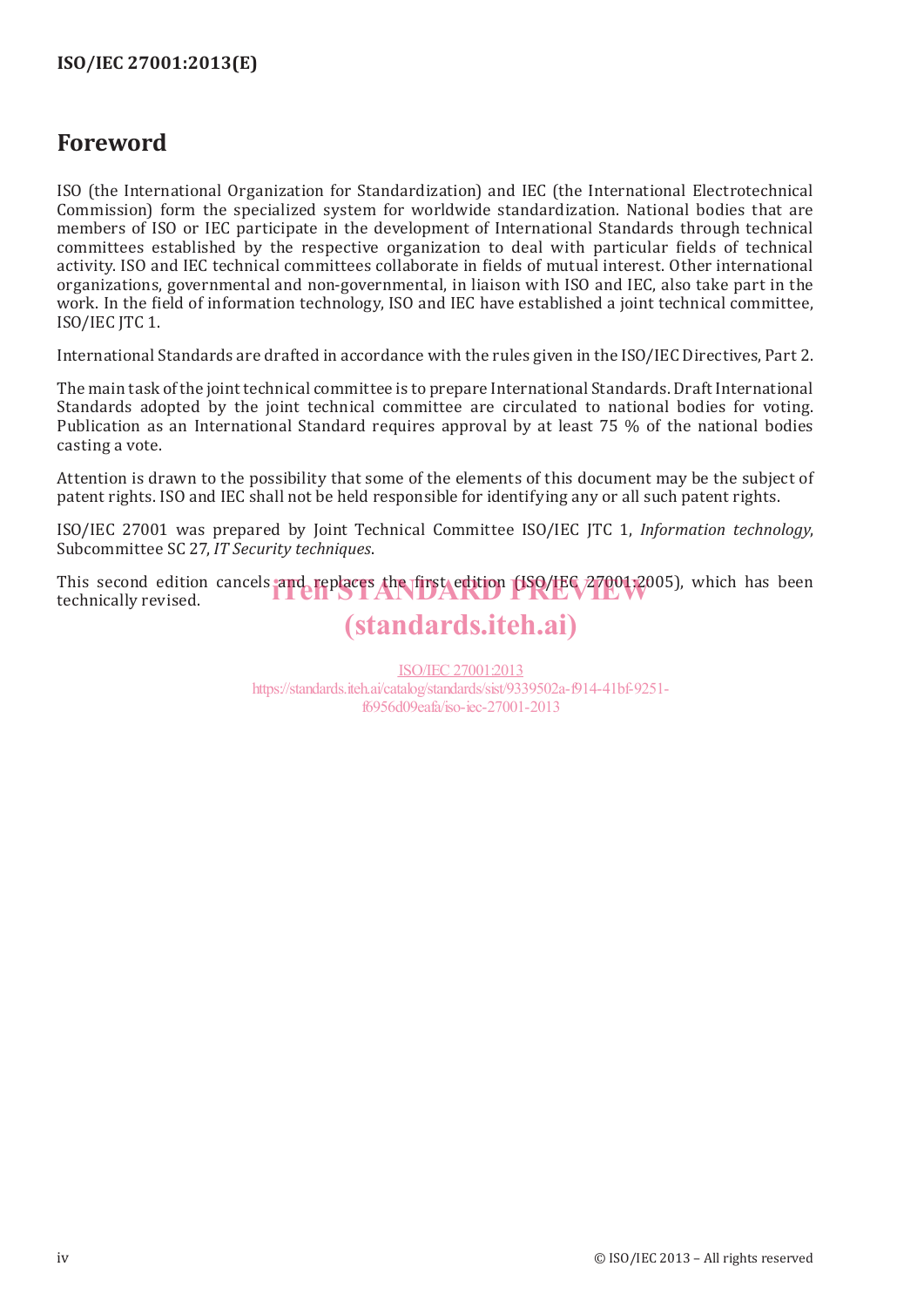## **0 Introduction**

#### **0.1 General**

This International Standard has been prepared to provide requirements for establishing, implementing, maintaining and continually improving an information security management system. The adoption of an information security management system is a strategic decision for an organization. The establishment and implementation of an organization's information security management system is influenced by the organization's needs and objectives, security requirements, the organizational processes used and the size and structure of the organization. All of these influencing factors are expected to change over time.

The information security management system preserves the confidentiality, integrity and availability of information by applying a risk management process and gives confidence to interested parties that risks are adequately managed.

It is important that the information security management system is part of and integrated with the organization's processes and overall management structure and that information security is considered in the design of processes, information systems, and controls. It is expected that an information security management system implementation will be scaled in accordance with the needs of the organization.

This International Standard can be used by internal and external parties to assess the organization's ability to meet the organization's own information security requirements.

The order in which requirements are presented in this International Standard does not reflect their importance or imply the order in which they are to be implemented. The list items are enumerated for reference purpose only. reference purpose only.

ISO/IEC 27000 describes the overview and the vocabulary of information security management systems, referencing the information security management system family of standards (including ISO/IEC 27003<sup>[2]</sup>, ISO/IEC 27004<sup>[3]</sup> and ISO/IEC 27005[4]), with related terms and definitions.

https://standards.iteh.ai/catalog/standards/sist/9339502a-f914-41bf-9251 f6956d09eafa/iso-iec-27001-2013

#### **0.2 Compatibility with other management system standards**

This International Standard applies the high-level structure, identical sub-clause titles, identical text, common terms, and core definitions defined in Annex SL of ISO/IEC Directives, Part 1, Consolidated ISO Supplement, and therefore maintains compatibility with other management system standards that have adopted the Annex SL.

This common approach defined in the Annex SL will be useful for those organizations that choose to operate a single management system that meets the requirements of two or more management system standards.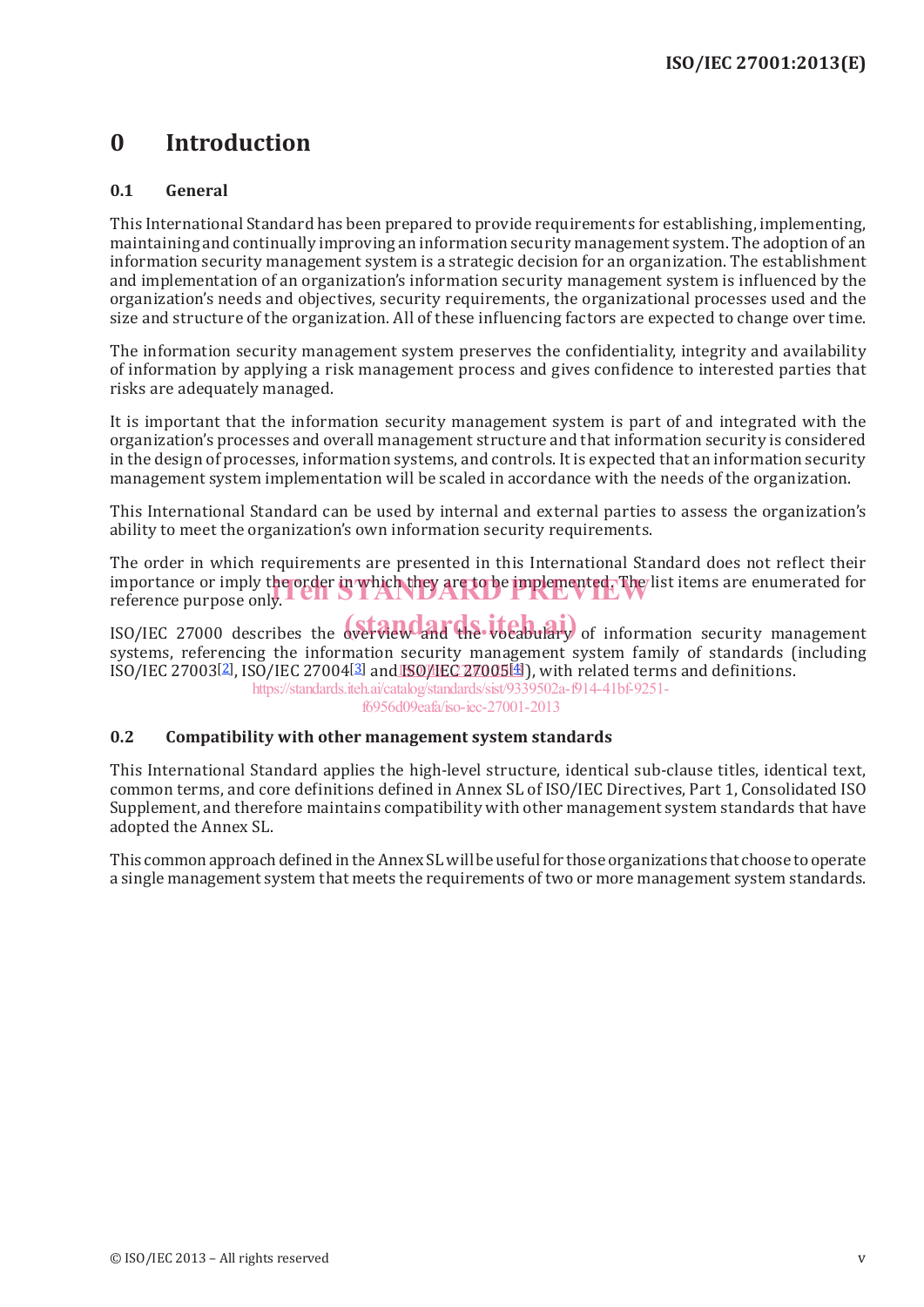# iTeh STANDARD PREVIEW (standards.iteh.ai)

ISO/IEC 27001:2013 https://standards.iteh.ai/catalog/standards/sist/9339502a-f914-41bf-9251 f6956d09eafa/iso-iec-27001-2013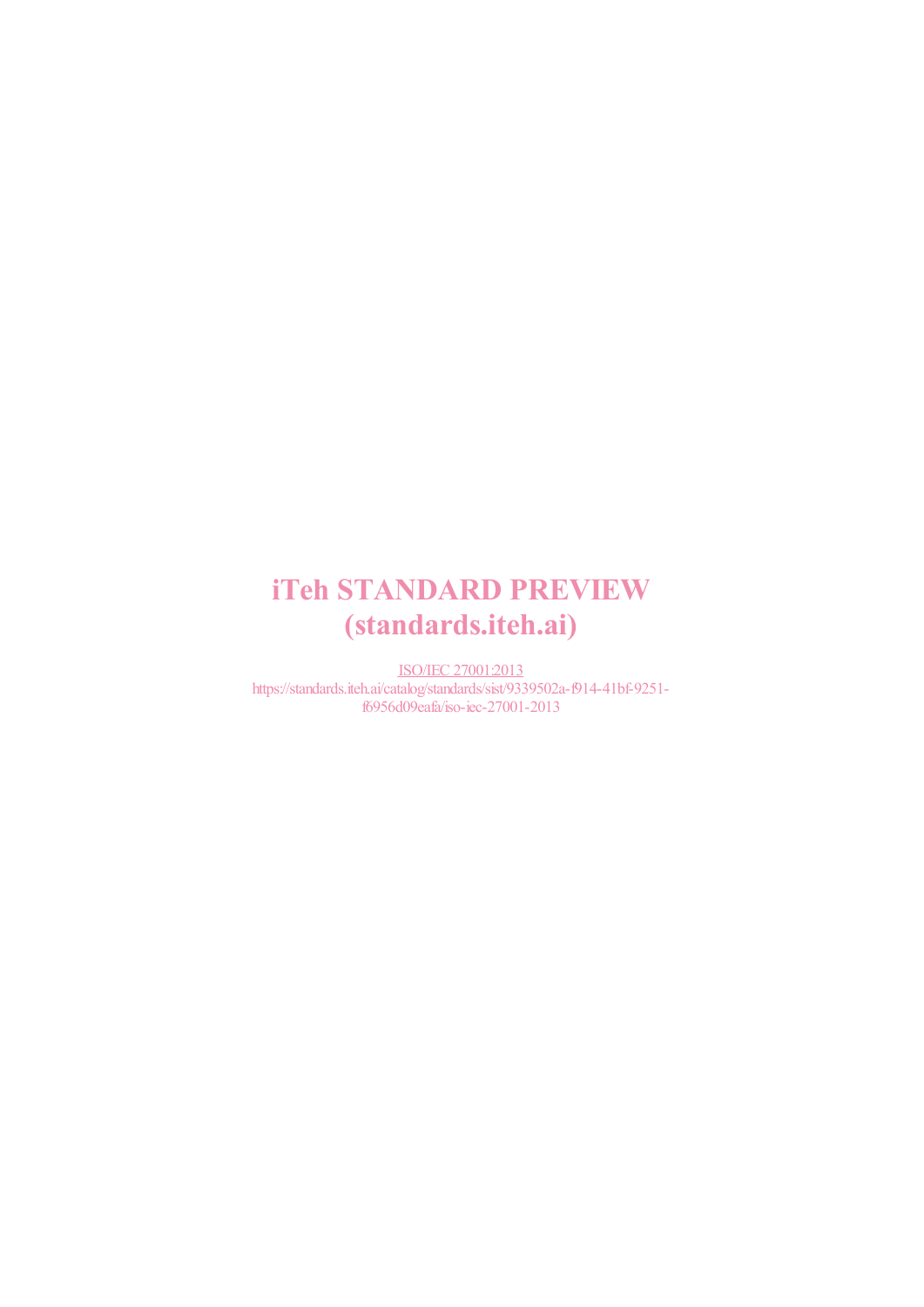### **Information technology — Security techniques — Information security management systems — Requirements**

#### **1 Scope**

This International Standard specifies the requirements for establishing, implementing, maintaining and continually improving an information security management system within the context of the organization. This International Standard also includes requirements for the assessment and treatment of information security risks tailored to the needs of the organization. The requirements set out in this International Standard are generic and are intended to be applicable to all organizations, regardless of type, size or nature. Excluding any of the requirements specified in Clauses 4 to 10 is not acceptable when an organization claims conformity to this International Standard.

#### **2 Normative references**

The following documents, in whole or in part, are normatively referenced in this document and are indispensable for its application. For dated references, only the edition cited applies. For undated references, the latest edition of the referenced document (including any amendments) applies.

ISO/IEC 27000, *Information technology*  $\bigoplus$  Security techniques  $\bigoplus$  Information security management *systems — Overview and vocabulary* (standards.iteh.ai)

#### **3 Terms and definitions**

ISO/IEC 27001:2013

For the purposes of this document in a catalogistandards in 0339502a-f914-41 https://https://www.therms.iteh.ai/catalogy.com/integral/sist/9339502a-f1 https://tec 27000 apply. f6956d09eafa/iso-iec-27001-2013

#### **4 Context of the organization**

#### **4.1 Understanding the organization and its context**

The organization shall determine external and internal issues that are relevant to its purpose and that affect its ability to achieve the intended outcome(s) of its information security management system.

NOTE Determining these issues refers to establishing the external and internal context of the organization considered in Clause 5.3 of ISO 31000:2009[5].

#### **4.2 Understanding the needs and expectations of interested parties**

The organization shall determine:

a) interested parties that are relevant to the information security management system; and

b) the requirements of these interested parties relevant to information security.

NOTE The requirements of interested parties may include legal and regulatory requirements and contractual obligations.

#### **4.3 Determining the scope of the information security management system**

The organization shall determine the boundaries and applicability of the information security management system to establish its scope.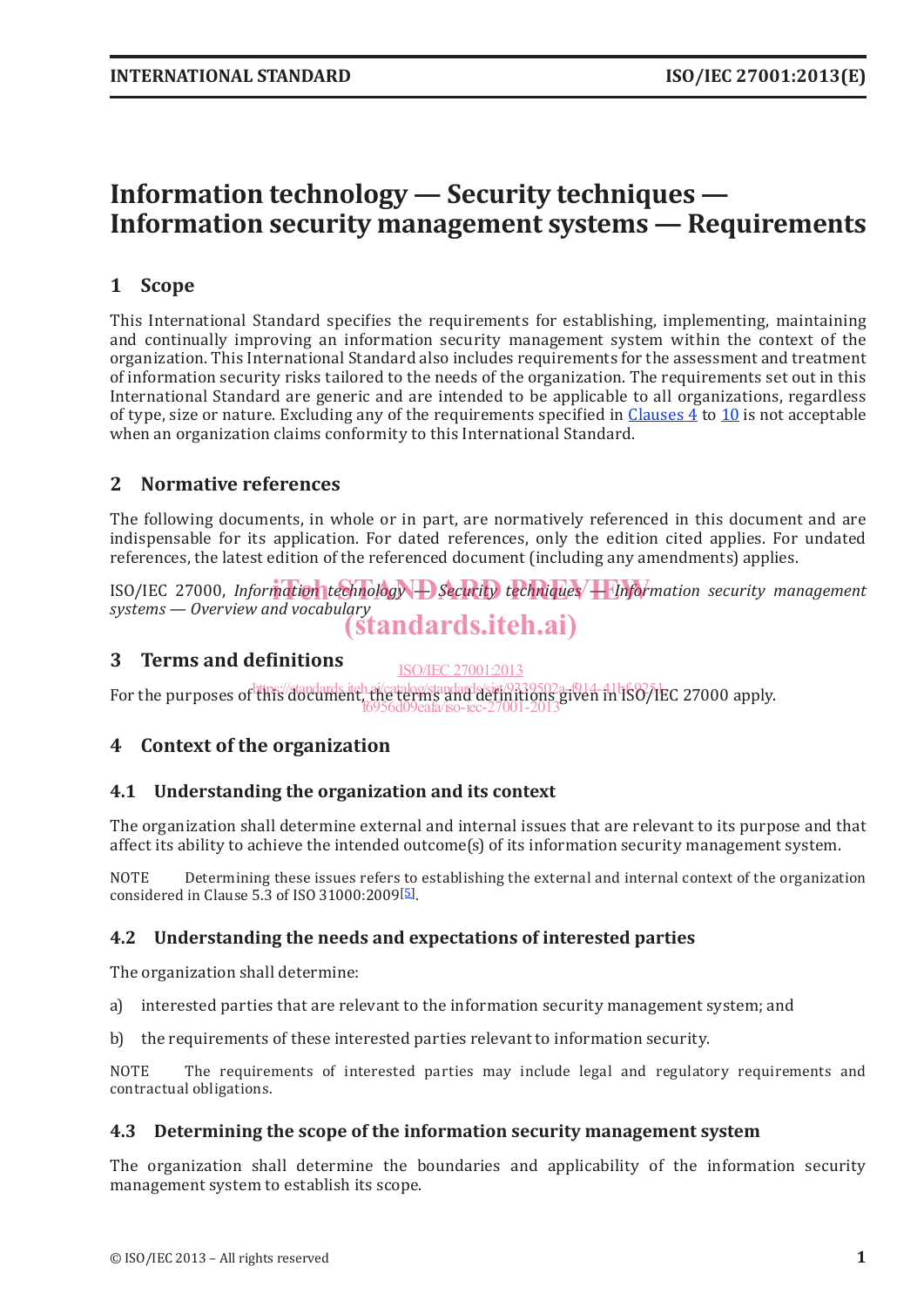### **ISO/IEC 27001:2013(E)**

When determining this scope, the organization shall consider:

- a) the external and internal issues referred to in 4.1;
- b) the requirements referred to in  $4.2$ ; and
- c) interfaces and dependencies between activities performed by the organization, and those that are performed by other organizations.

The scope shall be available as documented information.

#### **4.4 Information security management system**

The organization shall establish, implement, maintain and continually improve an information security management system, in accordance with the requirements of this International Standard.

#### **5 Leadership**

#### **5.1 Leadership and commitment**

Top management shall demonstrate leadership and commitment with respect to the information security management system by:

- a) ensuring the information security policy and the information security objectives are established and are compatible with the strategic direction of the organization; **EW**
- b) ensuring the integration of the information sequrity management system requirements into the organization's processes: organization's processes;
- c) ensuring that the resources needed for the information security management system are available; https://standards.iteh.ai/catalog/standards/sist/9339502a-f914-41bf-
- d) communicating the importance of effective information security management and of conforming to the information security management system requirements;
- e) ensuring that the information security management system achieves its intended outcome(s);
- f) directing and supporting persons to contribute to the effectiveness of the information security management system;
- g) promoting continual improvement; and
- h) supporting other relevant management roles to demonstrate their leadership as it applies to their areas of responsibility.

#### **5.2 Policy**

Top management shall establish an information security policy that:

- a) is appropriate to the purpose of the organization;
- b) includes information security objectives (see  $6.2$ ) or provides the framework for setting information security objectives;
- c) includes a commitment to satisfy applicable requirements related to information security; and
- d) includes a commitment to continual improvement of the information security management system.

The information security policy shall:

e) be available as documented information;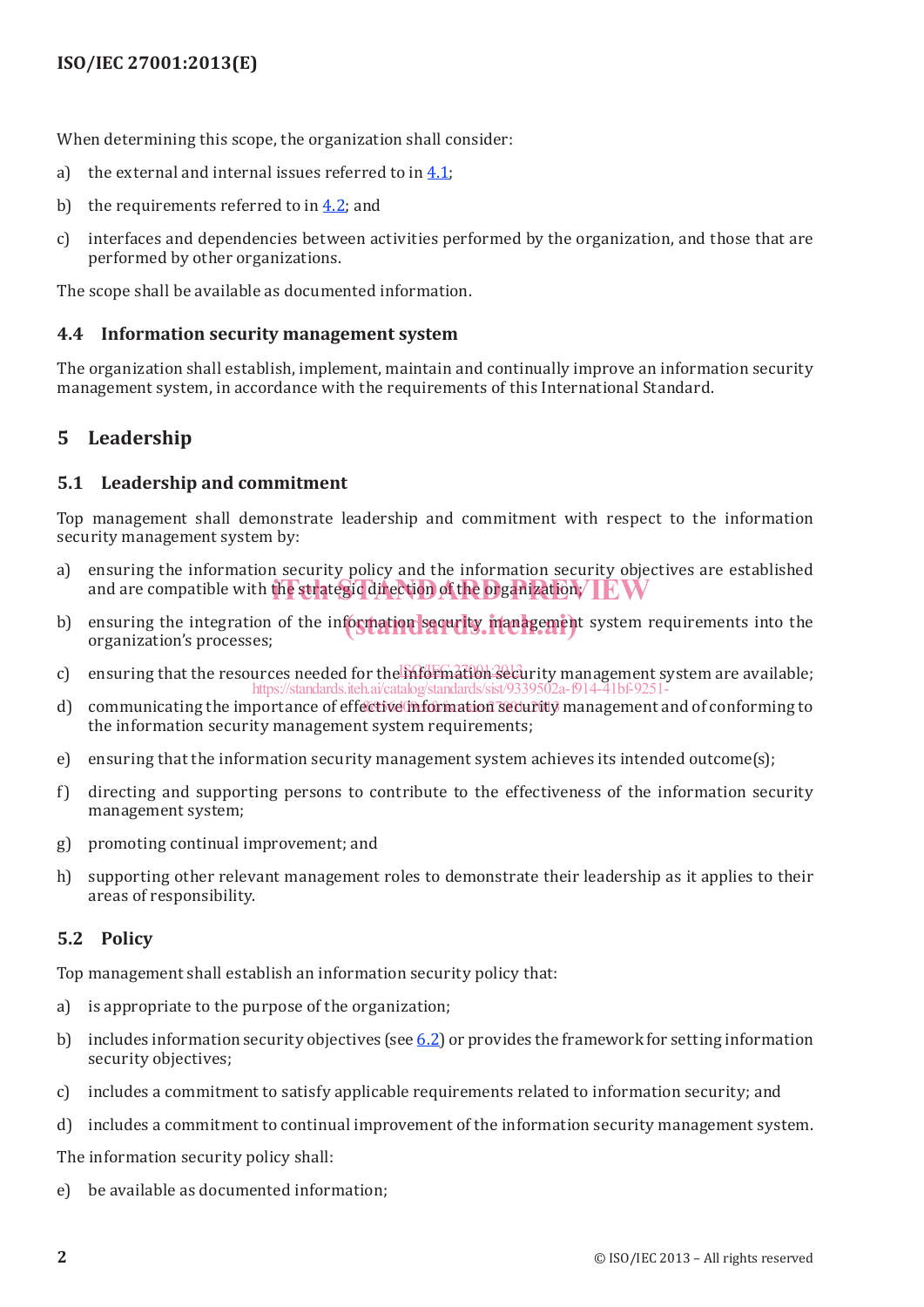- f) be communicated within the organization; and
- g) be available to interested parties, as appropriate.

#### **5.3 Organizational roles, responsibilities and authorities**

Top management shall ensure that the responsibilities and authorities for roles relevant to information security are assigned and communicated.

Top management shall assign the responsibility and authority for:

- a) ensuring that the information security management system conforms to the requirements of this International Standard; and
- b) reporting on the performance of the information security management system to top management.

NOTE Top management may also assign responsibilities and authorities for reporting performance of the information security management system within the organization.

#### **6 Planning**

#### **6.1 Actions to address risks and opportunities**

#### **6.1.1 General**

### iTeh STANDARD PREVIEW

When planning for the information security management system, the organization shall consider the when planning for the information security management system, the organization shall consider the<br>issues referred to in <u>4.1</u> and the requirements referred to in 42 and determine the risks and opportunities that need to be addressed to:

- a) ensure the information security management system can achieve its intended outcome(s);<br>https://standards.iteh.ai/catalog/standards/sist/9339502a-1914-41bf-9251-ISO/IEC 27001:2013
- b) prevent, or reduce, undesired effects; and so-iec-27001-2013
- c) achieve continual improvement.

The organization shall plan:

- d) actions to address these risks and opportunities; and
- e) how to
	- 1) integrate and implement the actions into its information security management system processes; and
	- 2) evaluate the effectiveness of these actions.

#### **6.1.2 Information security risk assessment**

The organization shall define and apply an information security risk assessment process that:

- a) establishes and maintains information security risk criteria that include:
	- 1) the risk acceptance criteria; and
	- 2) criteria for performing information security risk assessments:
- b) ensures that repeated information security risk assessments produce consistent, valid and comparable results;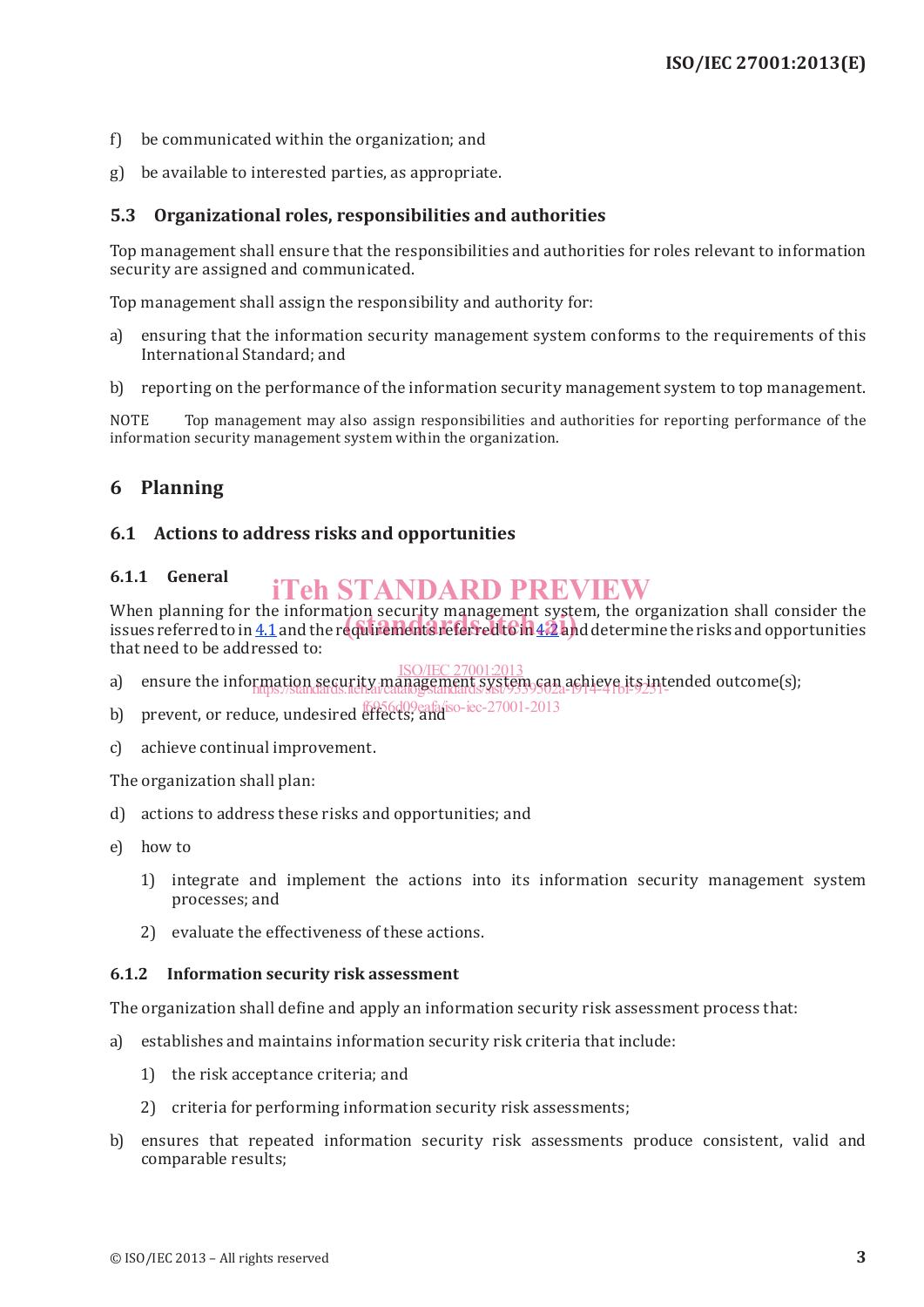- c) identifies the information security risks:
	- 1) apply the information security risk assessment process to identify risks associated with the loss of confidentiality, integrity and availability for information within the scope of the information security management system; and
	- 2) identify the risk owners;
- d) analyses the information security risks:
	- 1) assess the potential consequences that would result if the risks identified in 6.1.2 c) 1) were to materialize;
	- 2) assess the realistic likelihood of the occurrence of the risks identified in 6.1.2 c) 1); and
	- 3) determine the levels of risk;
- e) evaluates the information security risks:
	- 1) compare the results of risk analysis with the risk criteria established in  $6.1.2$  a); and
	- 2) prioritize the analysed risks for risk treatment.

The organization shall retain documented information about the information security risk assessment process.

# **6.1.3** Information security risk treatment NDARD PREVIEW

The organization shall define and apply <mark>an information security risk tr</mark>eatment process to:

- a) select appropriate information security risk treatment options, taking account of the risk assessment results; ISO/IEC 27001:2013 https://standards.iteh.ai/catalog/standards/sist/9339502a-f914-41bf-9251-
- b) determine all controls that are necessary (to implement the information security risk treatment option(s) chosen;
	- NOTE Organizations can design controls as required, or identify them from any source.
- c) compare the controls determined in  $6.1.3$  b) above with those in Annex A and verify that no necessary controls have been omitted;

NOTE 1 AnnexA contains a comprehensive list of control objectives and controls. Users of this International Standard are directed to Annex A to ensure that no necessary controls are overlooked.

NOTE 2 Control objectives are implicitly included in the controls chosen. The control objectives and controls listed in Annex A are not exhaustive and additional control objectives and controls may be needed.

- d) produce a Statement of Applicability that contains the necessary controls (see 6.1.3 b) and c)) and justification for inclusions, whether they are implemented or not, and the justification for exclusions of controls from Annex A;
- e) formulate an information security risk treatment plan; and
- f) obtain risk owners' approval of the information security risk treatment plan and acceptance of the residual information security risks.

The organization shall retain documented information about the information security risk treatment process.

NOTE The information security risk assessment and treatment process in this International Standard aligns with the principles and generic guidelines provided in ISO 31000[5].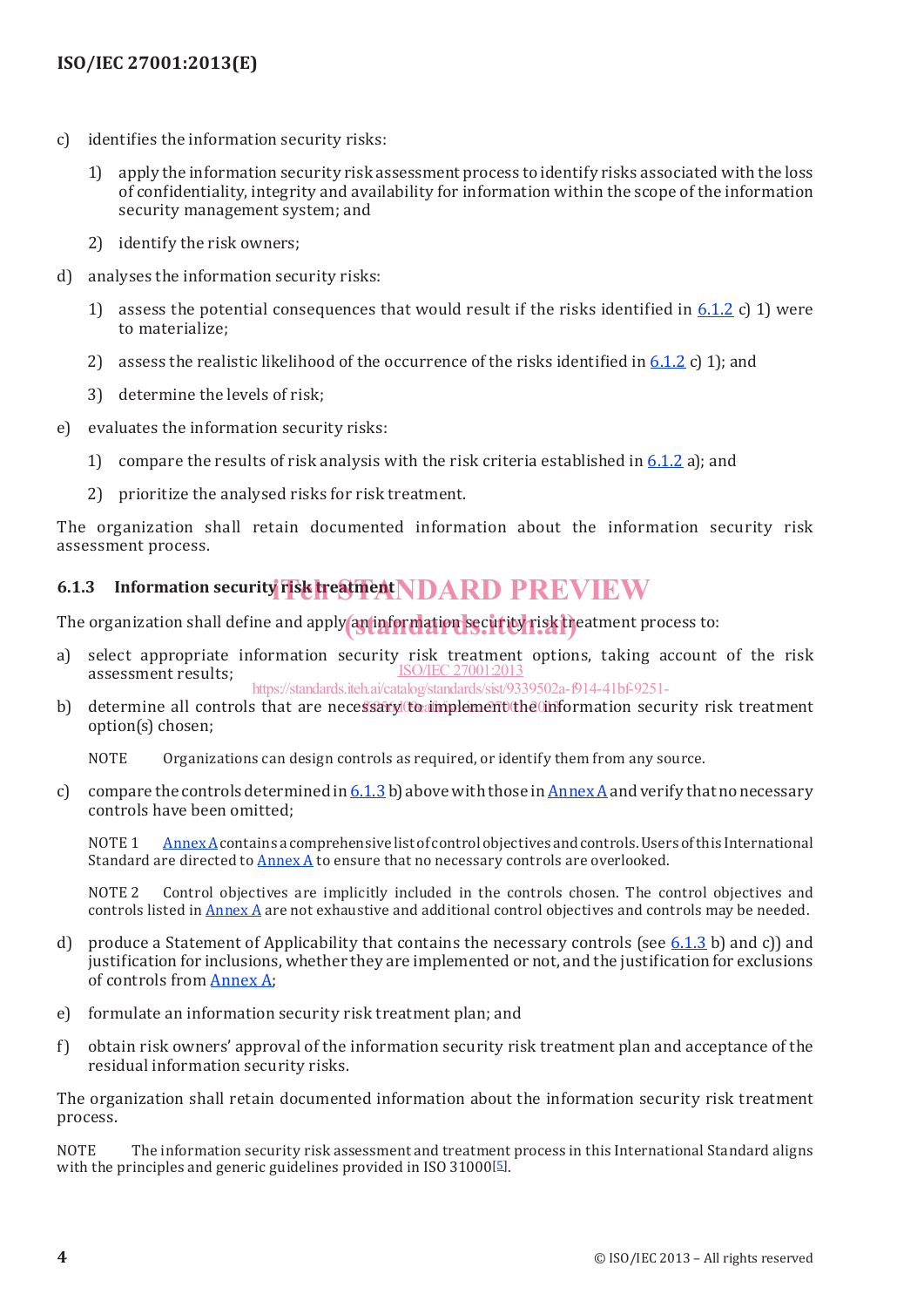#### **6.2 Information security objectives and planning to achieve them**

The organization shall establish information security objectives at relevant functions and levels.

The information security objectives shall:

- a) be consistent with the information security policy;
- b) be measurable (if practicable);
- c) take into account applicable information security requirements, and results from risk assessment and risk treatment;
- d) be communicated; and
- e) be updated as appropriate.

The organization shall retain documented information on the information security objectives.

When planning how to achieve its information security objectives, the organization shall determine:

- f) what will be done;
- g) what resources will be required;
- h) who will be responsible;
- i) when it will be completed; and  $\bf{ANDARD}$   $\bf{PREVIEW}$
- j) how the results will be evaluated  $\mathbf{and} \mathbf{x}.$

#### **7 Support**

ISO/IEC 27001:2013 https://standards.iteh.ai/catalog/standards/sist/9339502a-f914-41bf-9251 f6956d09eafa/iso-iec-27001-2013

#### **7.1 Resources**

The organization shall determine and provide the resources needed for the establishment, implementation, maintenance and continual improvement of the information security management system.

#### **7.2 Competence**

The organization shall:

- a) determine the necessary competence of person(s) doing work under its control that affects its information security performance;
- b) ensure that these persons are competent on the basis of appropriate education, training, or experience;
- c) where applicable, take actions to acquire the necessary competence, and evaluate the effectiveness of the actions taken; and
- d) retain appropriate documented information as evidence of competence.

NOTE Applicable actions may include, for example: the provision of training to, the mentoring of, or the reassignment of current employees; or the hiring or contracting of competent persons.

#### **7.3 Awareness**

Persons doing work under the organization's control shall be aware of:

a) the information security policy;